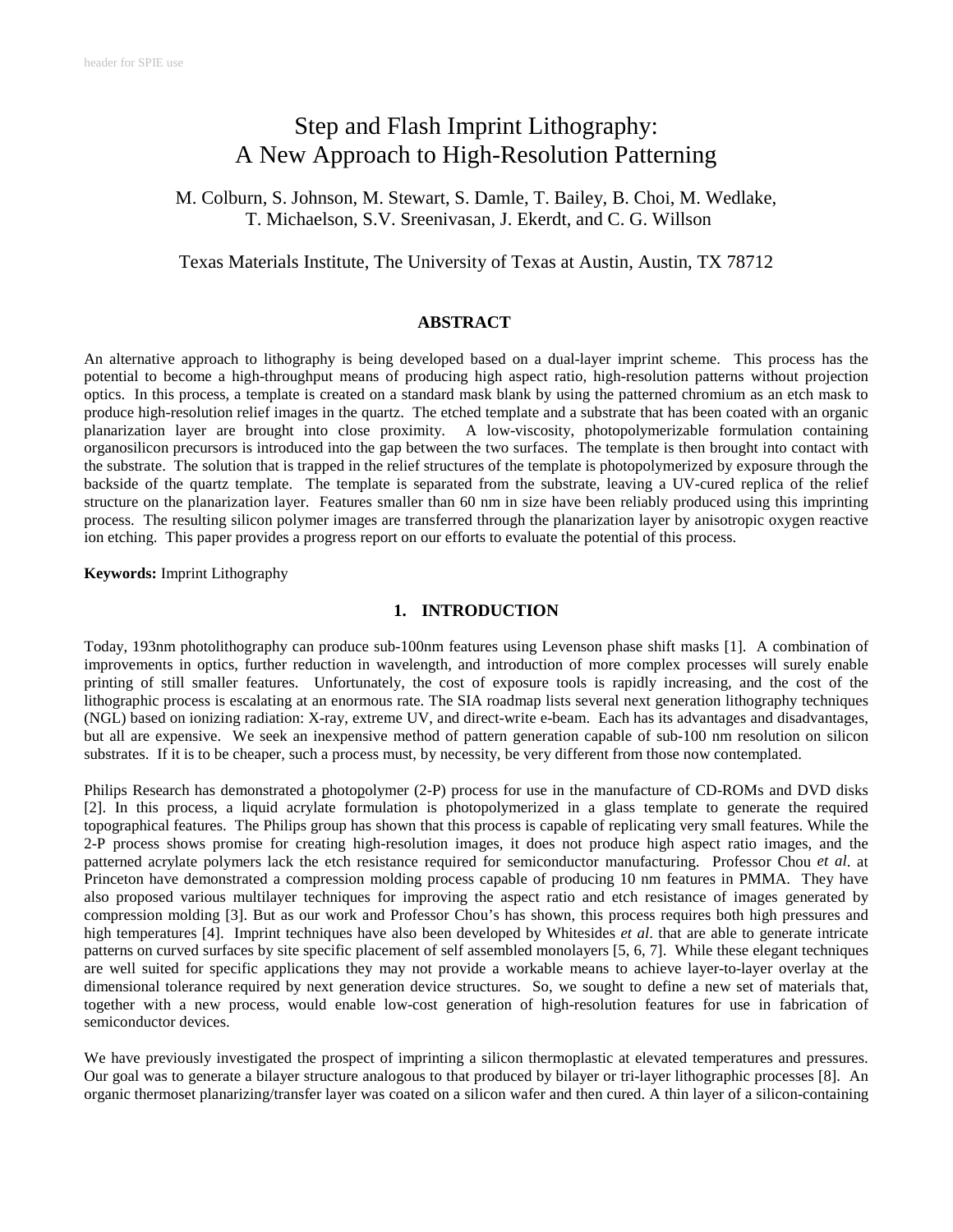thermoplastic was spin coated on the transfer layer. An etched polysilicon on silicon template was brought into contact with the coated substrate. This "sandwich" structure was then placed in a press and heated to 150 °C under pressure for 15 minutes. An advantage to this process is that one needs only to generate low aspect ratio features. These features can then be transferred through the transfer layer via an anisotropic  $O<sub>2</sub>$  RIE etching process analogous to that used in bilayer lithography to generate high aspect ratio, high-resolution images.

Some results from this compression molding process are shown in Figure 1. The micrograph on the left demonstrates the transfer of 2 µm grating features over a large area. The image on the right illustrates a serious problem with this approach. Imprinting with varying pattern density results in incomplete displacement of the thermoplastic even at high temperature and pressure for long times.



Figure 1. Optical micrograph of a 2  $\mu$ m grating structure created at 150 °C at a pressure of 40 psi (left), and a partial displacement of polymer in a pattern with irregular pattern density (right).

Partial pattern transfer, failure to displace material completely, release difficulties, and harsh process conditions seemed to limit the potential of this approach. H.C. Scheer *et al*. also have documented these problems with compression molding of PMMA derivatives [9]. The use of high temperatures and high pressures would severely complicate alignment and overlay issues found in microelectronic device fabrication. Because of our experience and that of others, we choose to refocus our efforts on a different technique that we call "Step and Flash Imprint Lithography" or SFIL.

## **2. STEP AND FLASH IMPRINT LITHOGRAPHY**

In the SFIL process, an organic transfer layer is spin-coated on a silicon substrate. A surface treated, transparent template bearing relief structures of a circuit pattern is closely aligned over the coated silicon substrate. Once in proximity, a drop of a low viscosity, photopolymerizable, organosilicon solution is introduced into the gap between the template and the substrate. The organosilicon fluid fills the gap by capillary action. The gap is closed when the template makes contact with the transfer layer that is coated on the substrate. Once in contact, the structure is irradiated with ultraviolet light through the backside of the template. Ultraviolet exposure cures the photopolymer and creates a solidified, silicon rich, low surface energy replica of the template. Once the photocuring is complete, the template is separated from the substrate leaving a relief image on the surface of the coated substrate. An oxygen-RIE etch through the transfer layer is used to create a high aspect ratio image on the substrate. This process is conducted at room temperature, and since the template is transparent, all of the alignment schemes that have been used successfully in mask aligners can be implemented without difficulty. The unit processes required to create the image are depicted in Figure 2. The process is simple in concept, but every step in the process presents interesting challenges in engineering and materials science. We have begun to explore these challenges and report our progress here.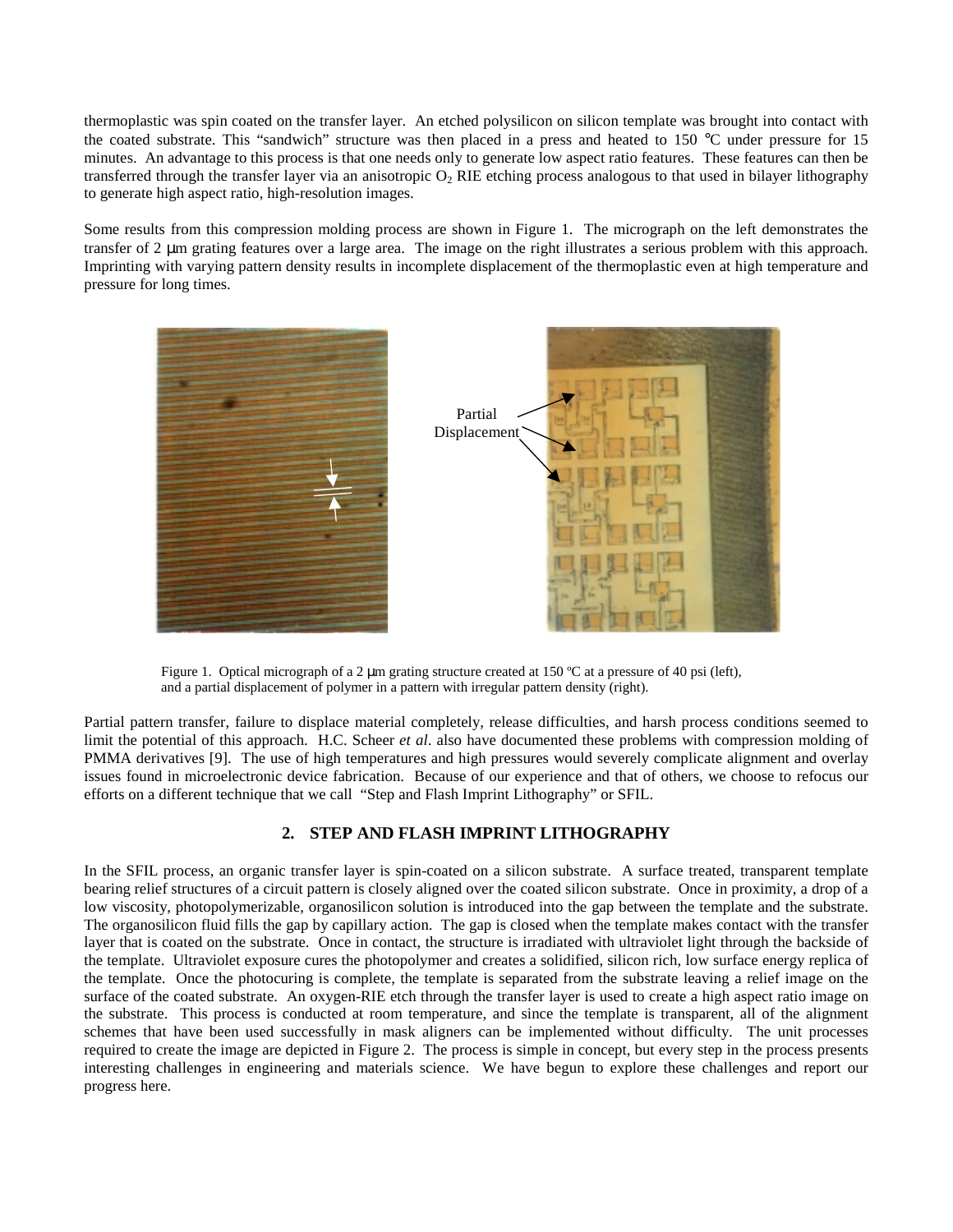

Figure 2. Step and Flash Lithography Process Sequence

### **2.1 Template**

The design and production of a high quality template is key to the success of SFIL. In the early stages of our work, the templates were prepared by patterning chromium on quartz in the standard mask production process. The chromium features were then used as an etch mask to allow generation of relief images in the quartz substrate. The etch process employed was the same one used to make phase shifting masks. Once the etch was complete, the chromium was stripped, and the blanks were cut to fit the holder on the imprint apparatus. This process allowed us to successfully generate high quality 0.35  $\mu$ m imprints. However, we quickly learned that the resolution of SFIL exceeded the limits of conventional mask technology. We are grateful to International SEMATECH, RTC, and ETEC for their generous contributions to template fabrication.

A set of higher resolution templates has recently been generated for the Step and Flash process by IBM through adaptation of their internal phase-shift mask production process. A 6 in.  $\times$  6 in. piece of quartz was coated with chromium and resist, and high resolution test patterns were produced in the resist using electron beam lithography with the 75 keV IBM EL4+ e-beam writer. These patterns were transferred through the chromium and into the quartz via dry etching. The finished 6 in.  $\times$  6 in. template was then stripped of chromium and coated with a protective layer of resist. The resist coated quartz template was cut into fifteen individual 1.5 in.  $\times$  1.0 in. templates. Each template contains a patterned area that is approximately 130 mm<sup>2</sup>. The patterns include images ranging in size from 20  $\mu$ m to 60 nm. Scanning electron micrographs of selected areas on the etched template are provided in Figure 3. We are now using the first of these templates in our resolution test studies. We are very grateful to IBM for its generous contribution to this study.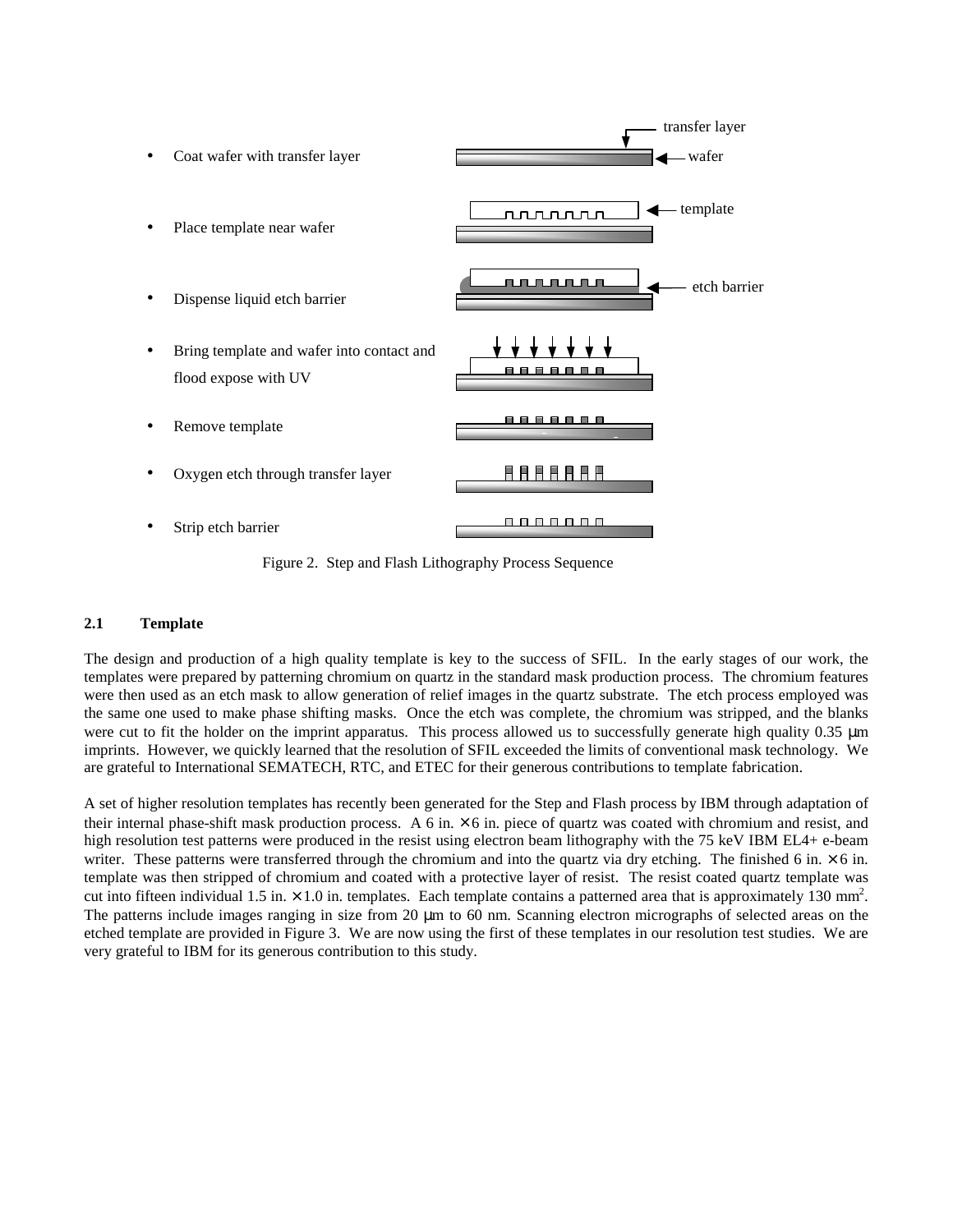

Figure 3. Scanning Electron Micrographs of SFIL Template from IBM. The etched images on the right are 114 nm, nominal, with slightly angled sidewalls; those on the left are 60 nm and represent the resolution limit of the template process as practiced.

Several additional steps were taken to prepare the template for imprinting. The current imprint laboratory is not in a cleanroom environment. Particle contamination issues have made imprinting over the entire 1.5 in.  $\times$  1.0 in. template difficult. As a temporary solution, the active area of the template was reduced using the following process. The templates were cleaned thoroughly using a piranha etch followed by a DI water rinse in an ultrasonic bath. An "active" area of the template, approximately 64 mm<sup>2</sup>, was identified and isolated by applying a thin layer of a negative photoresist (Olin HR100), with a pipette. The resist was baked for 10 minutes at 90 °C, and exposed to 114 mJ/cm<sup>2</sup> of light. The active area of the template was thus protected by insolublized resist. The structure was dipped in hydrofluoric acid for approximately 13 minutes to etch the background back by approximately 12  $\mu$ m, thereby isolating a raised imprint field on the template. The HR100 resist was removed using tetrahydroxyfuran (THF), and the template was re-cleaned using a piranha etch followed by an ultrasonic DI water rinse. After cleaning, the surface was treated with a release layer.

## **2.2 Release Layer**

The surface chemistry of all of the materials must be controlled to insure release at the etch barrier/template interface*.* The surface energy of the templates was modified by treatment with a release agent. The procedure was carried out in a dry box containing nitrogen. The templates were immersed in a 0.2 wt.% solution of tridecaflouro-1,1,2,2 tetrahydrooctyltrichlorosilane in HFE7100 (from 3M) and allowed to sit for 15 minutes. The trichlorosilanes react with the surface forming covalent bonds to the quartz. After 15 minutes, the templates were removed from the mixture and were rinsed in HFE7100 for 15 minutes to remove unreacted silylating agent and adsorbed layers. The resulting surfaces have excellent releasing properties and are ready to use as imprint templates.

## **2.3 Transfer Layer material**

The ideal organic transfer layer must have several specific characteristics. It must adhere tenaciously to both the silicon wafer and etch barrier. It must function as a planarization layer upon which to imprint, and it must provide high etch rate selectivity during the device etch step. We have not yet focused on the design of an optimum transfer layer. For early testing, we have employed conventional negative tone photoresists because of their ease of use and ready availability. Most of our resolution tests have been conducted using HR 100 from OLIN as the transfer layer.

## **2.4 Etch Barrier**

Several critical issues must be considered in designing the SFIL etch barrier chemistry: adhesion, photopolymerization kinetics, shrinkage, and etch selectivity. We have addressed some of these problems. Tailoring surface properties is crucial.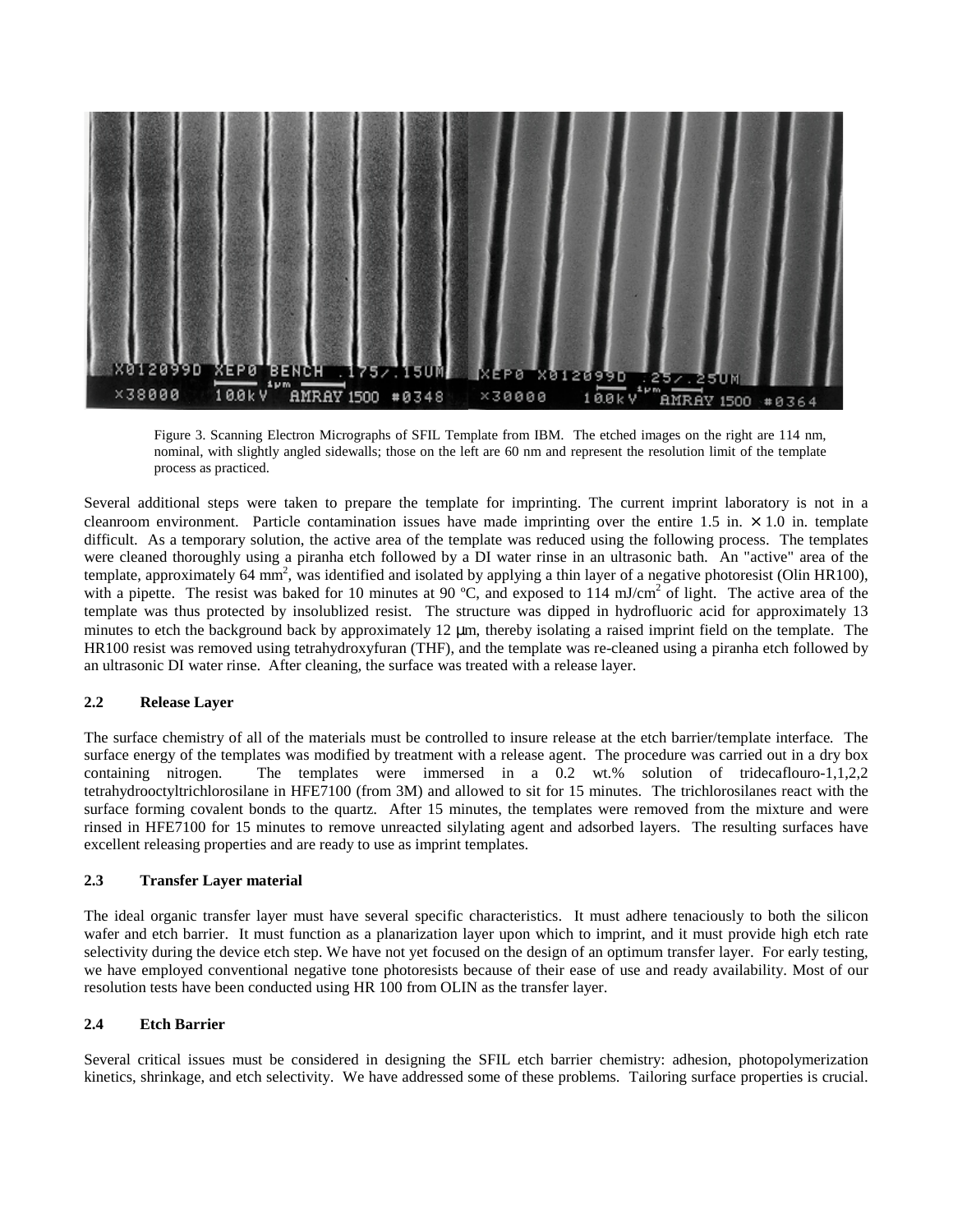The etch barrier fluid must wet the template well to facilitate filling of the topography, yet it must release from the template readily after exposure. These requirements are conflicting, and the trade-offs must be analyzed and understood.

Wettability and adhesion (1) are governed by the surface energy of the etch barrier. The rate at which the fluid fills the gap between the substrate and the template has been modeled based on the capillary flow analysis described in the Washburn equation (2). Examination of the Washburn and work of adhesion equations shows that the surface tension must be carefully balanced to produce a workable compromise between ease of release and fast filling time. The work of adhesion  $(W_{Adh})$  is minimized by decreasing the surface energy of the solid/vapor interfaces ( $\gamma_a$ ,  $\gamma_b$ ) and by increasing that of the solid/solid interface  $(\gamma_{ab})$ . Increasing the surface tension of the fluid, which in turn, is detrimental to the work of adhesion, maximizes the rate of fill. The rate of fill is proportional to H, the gap distance between the template and substrate, and  $\gamma_a$ , the surface tension. It is inversely proportional to R, the radius of curvature of the meniscus, and x, the distance of the meniscus along the length of the capillary.

$$
W_{Adh} = \gamma_A + \gamma_B - \gamma_{AB} \tag{1}
$$

$$
\frac{dx}{dt} = \frac{(H^2 \gamma_A / R)}{24\mu x} \tag{2}
$$

Hence, there is a conflict between photopolymerization kinetics and fluid dynamics requirements that poses another complication. The rate of fluid displacement during capillary fill is inversely proportional to the viscosity of the fluid as shown by the Washburn equation. The typical photopolymer fluid contains a blend of functionalized oligomers and reactive diluents. The viscosity of the solution is directly proportional to the oligomer concentration, as is the rate of cure. So, we must consider the trade-off between viscosity and cure speed. Beyond the constraints imposed by kinetics, fluid dynamics, and surface thermodynamics, the etch barrier must provide high etch rate selectivity with respect to the transfer layer during anisotropic oxygen reactive ion etching. We studied the issues required to evaluate this trade-off and have achieved etch selectivity by incorporating silicon into the etch barrier solution.

We formulated our first etch barrier solutions from a free radical generator dissolved in a solution of organic monomer, silylated monomer, and a dimethyl siloxane (DMS) oligomer. Each component serves a specific role in meeting these constraints. The free radical generator initiates polymerization upon exposure to actinic illumination. The organic monomer ensures adequate solubility of the free radical generator and adhesion to the organic transfer layer. The silylated monomers and the DMS provide the silicon required to give a high oxygen etch resistance. Both monomer types help maintain the low viscosity required for filling. The silylated monomer and DMS derivative also serve to lower the surface energy, allowing for template release.

Test formulations were made from a variety of commercially available monomers and DMS derivatives listed in Table 1. These were tested for reactivity and surface energy properties over the range of concentrations listed. The silylated monomers, crosslinking agents, and DMS derivatives were purchased from Gelest, Inc., and used as received. The free radical generators were acquired from Ciba-Giegy Specialty Chemicals Division. The organic monomers were purchased from Aldrich. A statistical response surface optimization procedure was employed to develop the preliminary etch barrier formulations.

| <b>Principal Component</b> | Weight      | <b>Chemical Names</b>                                     |  |  |
|----------------------------|-------------|-----------------------------------------------------------|--|--|
|                            | Percent     |                                                           |  |  |
| Monomer                    | $25 - 50\%$ | Butyl Acylrate, Methyl Acrylate, Methyl Methacrylate      |  |  |
| <b>Silylated Monomer</b>   | 25-50%      | Methacryloxypropyl Tris(Tri-Methylsiloxy) Silane          |  |  |
|                            |             | (3-Acrylopropyl) Tris(Tri-Methylsiloxy) Silane            |  |  |
| Dimethyl Siloxane          | $0-50%$     | (Acryloxpropyl) Methylsiloxane Dimethylsiloxane Copolymer |  |  |
| Deriviative                |             | (Acryloxpropyl) Methylsiloxane Homopolymer                |  |  |
|                            |             | Acryloxy Terminated Polydimethylsiloxane                  |  |  |

Crosslinking Agent 0-5% 1,3-Bis(3-Methacryloxypropyl)-Tetramethyl Disiloxane

Free Radical Generator 2-10% | Irgacure 184, Irgacure 819

Table 1. Components and Range of Compositions Tested as Viable Etch Barrier Solution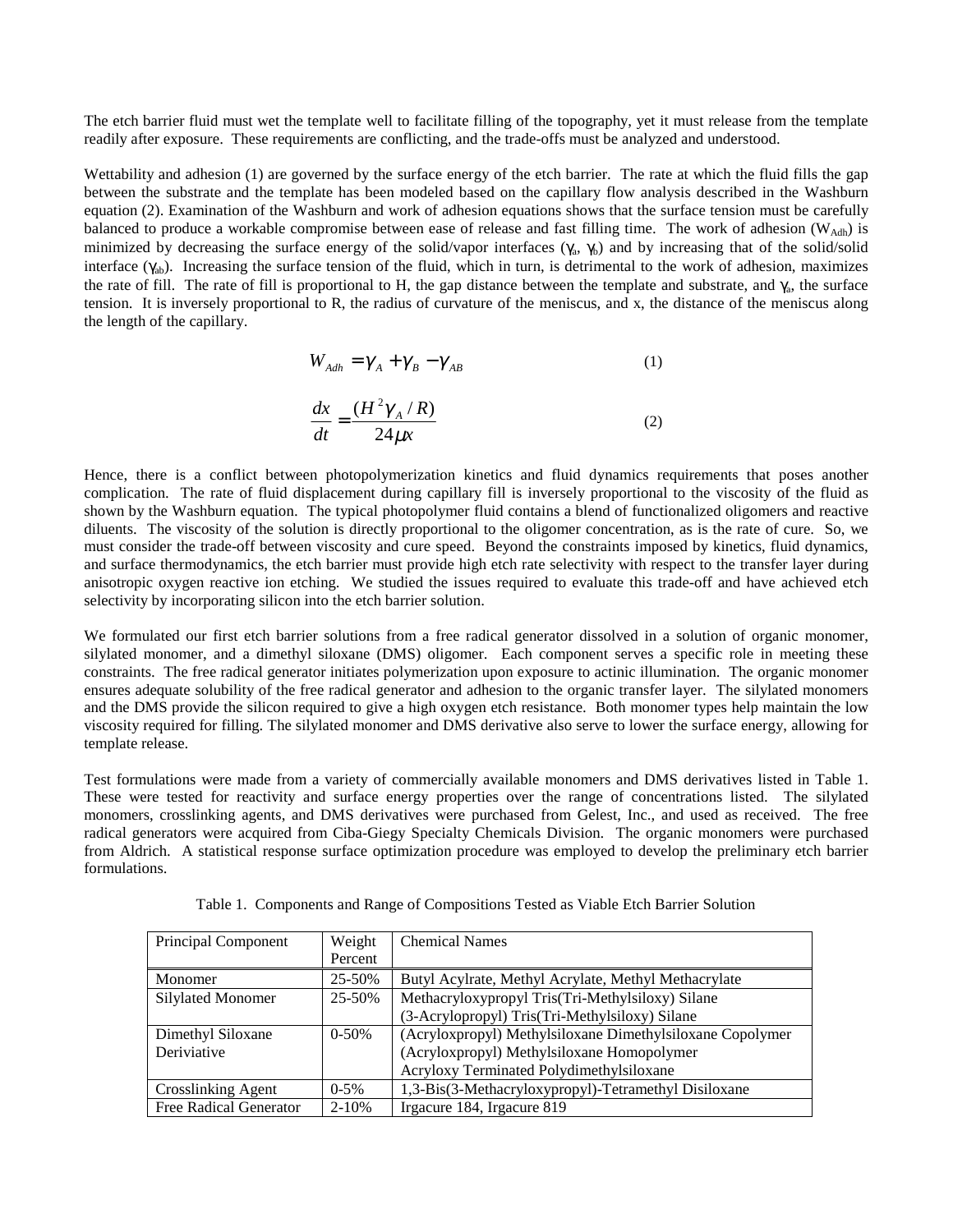## **2.5 Imprint Apparatus**

We have designed and constructed a test stand for the SFIL process. Illustrated in Figure 4, the machine performs a number of functions during the SFIL process. First, a template is mounted in the template seat and a silicon wafer is placed on the orientation stage. The template seat and orientation stage lie inside a precision positioner constructed of two horizontal plates and linear roller bearings. The roller bearings are preloaded to allow only vertical motion between the template and the wafer.



Figure 4. Step and Flash Lithographic Press

A linear actuator consisting of a brushless DC servo motor, a harmonic drive gear reducer, and a precision ground ball screw slowly lowers the template and positions it directly above the silicon wafer. The servo motor, harmonic drive, and ball screw combination offers motion resolution on the order of 10 um over a range of up to 6 in. The use of a preloaded ball screw nut and harmonic drive eliminates backlash. Once the template is positioned directly above the wafer, the UV curable etch barrier is dispensed and fills the gap between the template and wafer. The linear actuator then lowers the template and presses it against the wafer with controlled force.

Kinematically correct flexures in the orientation stage allow the wafer to orient itself to achieve parallel contact with the template. Figure 5 illustrates the wafer orientation stage. An aluminum flexure ring supports a vacuum chuck in the center of the stage. When a template contacts a wafer on the orientation stage, the template generates a moment about the center of the stage. This moment deflects the flexure ring supporting the vacuum chuck. The circular symmetry of the ring allows the wafer to match the orientation of the template while minimizing lateral motion between the template and wafer. Transducers in the orientation stage monitor contact forces between the template and wafer.



Figure 5. Wafer Orientation Stage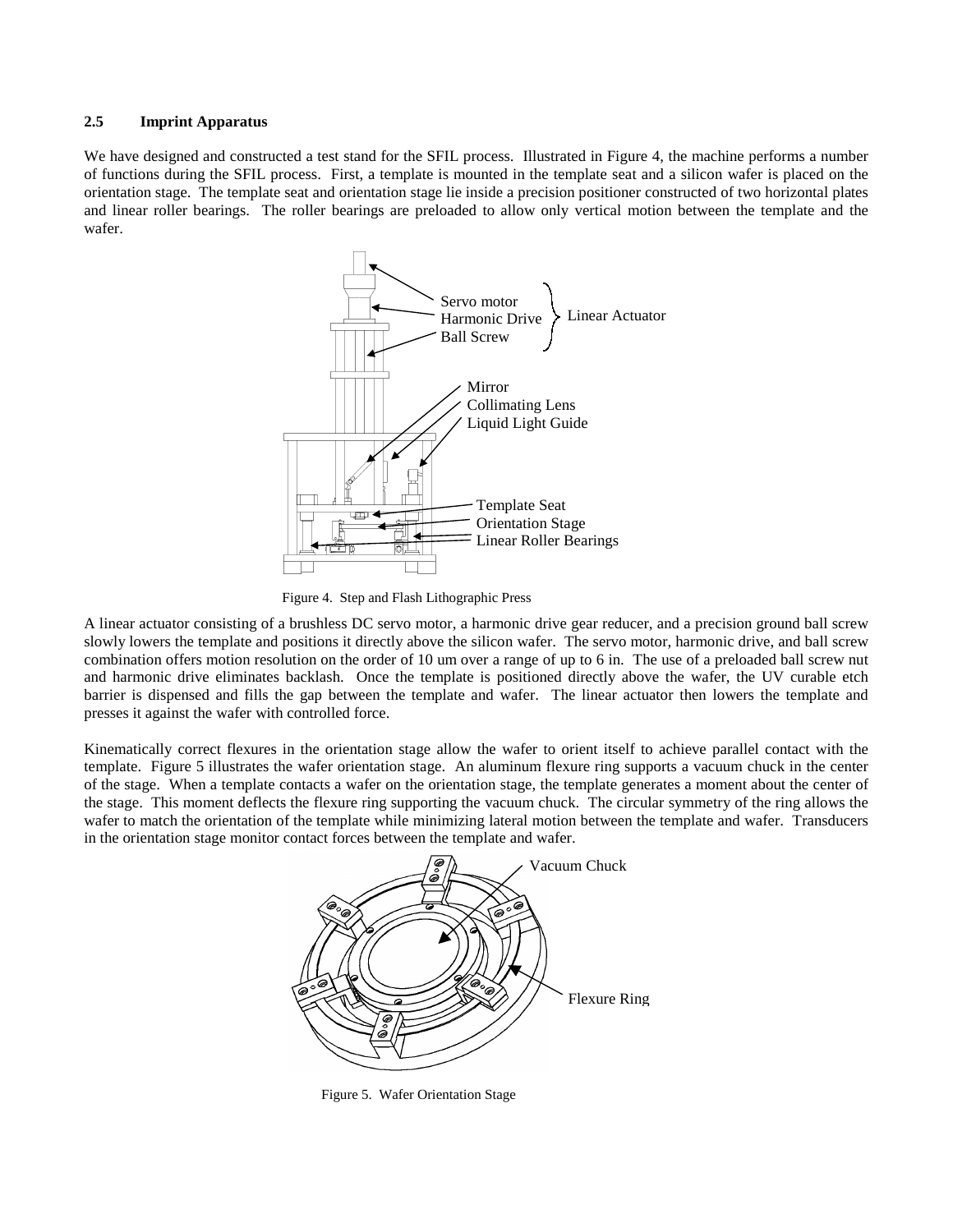As illustrated in Figure 6, the flexure ring allows the orientation stage to rotate in the alpha and beta directions and translate in the Z direction but it is necessarily very stiff in rotation around the Z axis and translation in the  $\alpha, \beta$  plane. Lateral translations or rotations in the range of nanometers after the cure would shear the images off of the transfer layer. Current image transfer trials use contact forces of less than fifteen pounds force  $(lb_f)$  that deflect the orientation stage up to a maximum of 2 mm. in the Z direction.



Figure 6. Orientation Stage Degrees of Freedom

After the template and wafer are in parallel contact, ultraviolet light illuminates the etch barrier. An Oriel mercury vapor lamp provides UV light with a peak output near 365 nm. A liquid light guide directs the light into the machine. A lens collimates the light exiting the liquid guide, and a mirror reflects the light onto the template/wafer interface. After the etch barrier crosslinks, the linear actuator separates the template and wafer. The wafer is removed from the machine for inspection and further processing.

## **3. MATERIAL CHARACTERIZATION**

### **3.1 Photopolymerization Kinetic Studies**

High productivity with SFIL will require rapid photopolymerization of the etch barrier. We have therefore set out to establish methods of directly measuring photopolymerization kinetics and will expand these studies to include the time evolution of mechanical properties and surface energy. We have conducted preliminary studies on the kinetics of the photopolymerization curing process using real-time infrared spectroscopy. In this method, the IR absorbance of the polymerizing functional group is monitored while the sample is simultaneously exposed to UV irradiation. As polymerization proceeds, the concentration, and thus absorbance, of the polymerizing functional group decreases. Several variations on this experimental method are described in the literature [10, 11, 12].

We used this technique to screen various potential components for the etch barrier solution to determine their influence on the rate of polymerization and extent of conversion. The IR absorbance band centered around  $1640 \text{ cm}^{-1}$ , which corresponds to the C=C stretching frequency was used to monitor the reaction of these compounds. The free-radical photoinitiator used was 1-benzoyl-1-hydroxycycloxhexane (Irgacure 184) from Ciba-Geigy. Samples were prepared by placing a drop of the liquid to be studied on a gold-coated silicon wafer. A sodium chloride disc was placed onto the wafer, thereby trapping a thin film of etch barrier solution between the wafer and disc. The sample was then secured inside a nitrogen-purged chamber.

An IR interrogating beam enters the sample chamber through a silicon window. The beam passes through the sample at normal incidence, reflects off the gold-coated substrate, passes directly back through the sample and then to the detector. UV light enters the chamber through a fused silica window, and is directed onto the sample at an angle of approximately 15 degrees off perpendicular. The samples were exposed with broad-band, unfiltered UV light at 3.1 mW/cm<sup>2</sup> intensity. IR spectra of the samples were then rapidly recorded during exposure. The area of the 1640 cm<sup>-1</sup> absorbance peak was calculated, and conversion was plotted against time. IR absorbance measurements were made with a Nicolet Magna-IR 550 Fourier-transform infrared spectrometer with an external, liquid nitrogen cooled MCT detector from Axiom Analytical. An Oriel Model-66002 mercury lamp equipped with a cold mirror to remove infrared radiation provided UV irradiation.

The ideal etch barrier would polymerize quickly and achieve nearly total conversion of the polymerizing functional group. Our kinetic experiments showed that the etch barrier components we auditioned varied widely in their rate of polymerization.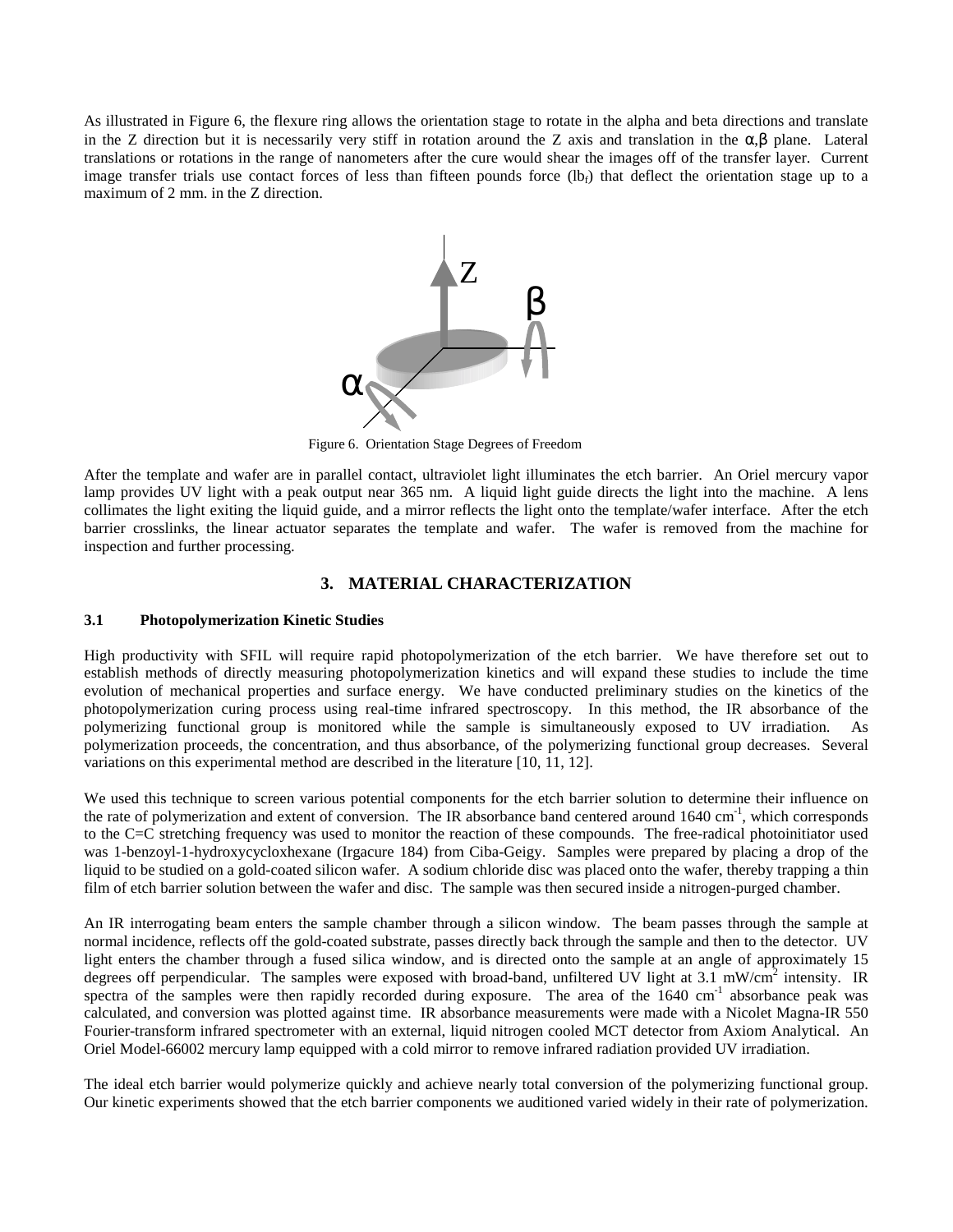Variation in extent of conversion among the components was also observed. Figure 7 shows photocuring data for organic and silylated monomers. Of the organic monomers, butyl acrylate and methyl acrylate are both viable candidates for inclusion in the etch barrier solution, but methyl methacrylate is clearly not. Methyl methacrylate's rate of polymerization is much too slow to achieve high conversion during a reasonable exposure time. Figure 7 also shows that butyl acrylate and methyl acrylate both achieve close to total conversion. Hence, our first fluid formulations were based on acrylates. The cure rates for silylated monomers showed a pattern similar to the organic monomers. The cure rate for the acryloxysilane monomer was much greater than that for the methacryloxysilane monomer. Based on these results we have chosen to use acryloxysilanes in our formulations.



Figure 7. Organic and Silylated Acrylate Monomer Photopolymerization Rates. butyl acrylate ( $\bullet$ ), methyl acrylate ( $\bullet$ ) methyl methacrylate ( $\blacktriangle$ ), acryloxysilane (+), methacryloxysilane  $(\Box)$ 

## **3.2 Surface Characterization**

The surface energies of transfer layers and cured etch barriers were calculated using the Acid-Base method developed by van Oss *et al.* [13]. The contact angles of three fluids (water, diiodomethane, and glycerol) were measured on a substrate. The surface energy of the substrate was calculated from these contact angles. Surface tensions were determined using the Pendent Drop Method [14]. In this method, the diameter of a drop is measured at two locations along the length of the drop. Based on the ratio of these diameters, the surface tension of the sample can be extrapolated from a table generated by Andreas *et al*. Measurements were made in an enclosed environmental chamber with controlled temperature and ambient. Samples of pure silylated monomer, pure dimethyl siloxane oligomer, and etch barrier solutions were characterized. Contact angles and surface tensions were measured on a Rame-Hart goniometer equipped with a CCD camera and image analysis software.

The surface tensions of pure silylated monomers and DMS derivatives ranged from 18 to 28 dynes/cm. However, surface tensions of all the formulations are identical, within experimental error, at 25 dynes/cm. This result indicates that the low surface energy components migrate to the liquid/air interface and control the surface tension.

A table of surface energies for several etch barriers that functioned in the process is shown below, together with the data for three transfer layers, an untreated template and a treated template. It should also be noted all three transfer layers have similar predicted adhesion performance with a work of adhesion of 70-75 dynes/cm. The three etch barrier solutions have nearly identical properties. Table 3 presents the work of adhesion between SFIL interfaces. The lowest work of adhesion is at the etch barrier/template interface. These results indicate a preferential release at that interface, as is observed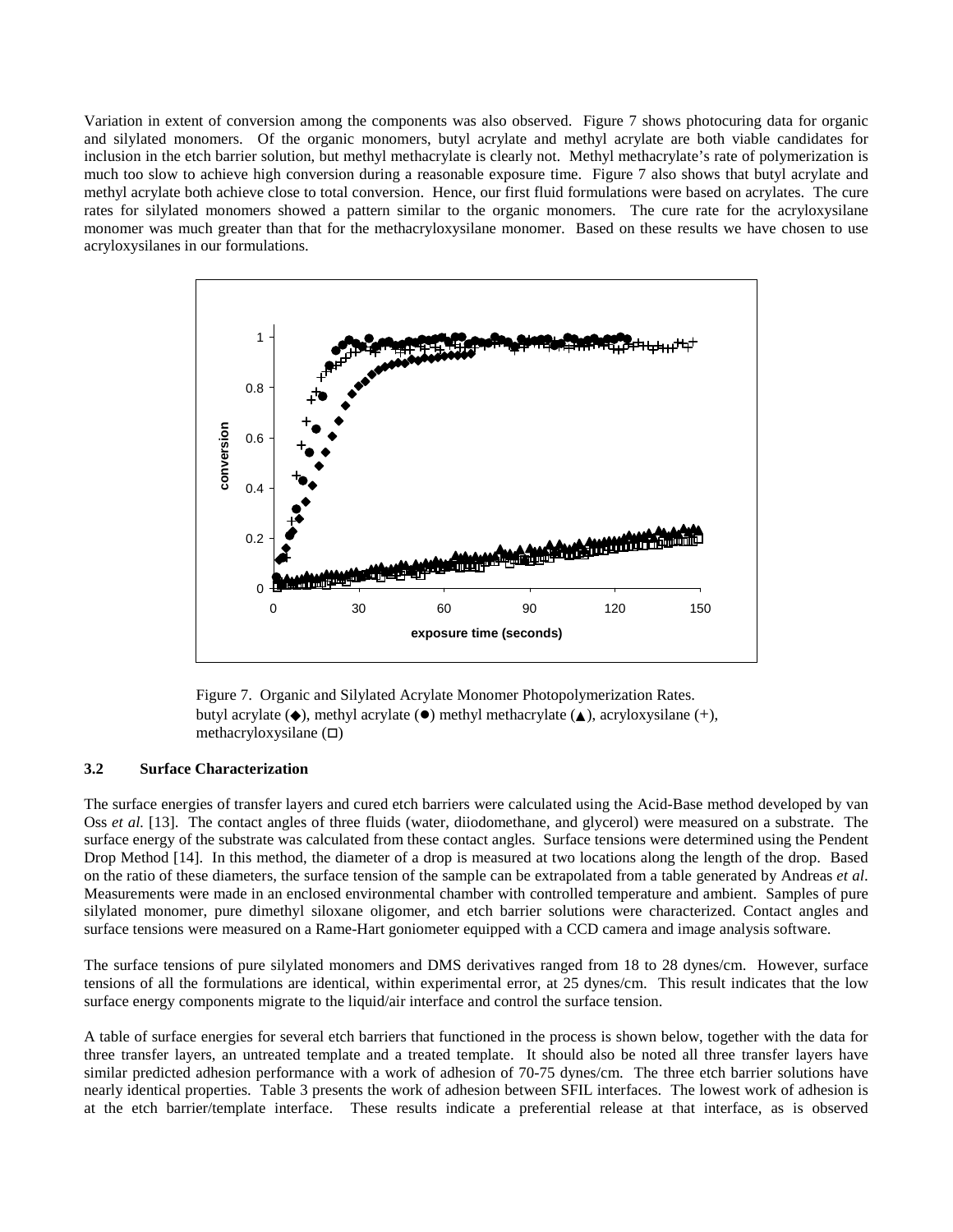experimentally. It should be noted that the surface energy of these films was taken on a surface that was in contact with a treated quartz template. As such, the extrapolation of  $W_{\text{Adh}}$  to the transfer layer may include some error. This error would result in a lower etch barrier/transfer layer interfacial energy, improving the chance of selective release between the etch barrier and the template.

| Material                  | $\gamma$ <sup>p+</sup> | $\gamma$ <sup>p-</sup> | $\gamma$ <sup>p</sup> | ∱    | $\sim t$ <sup>otal</sup> |
|---------------------------|------------------------|------------------------|-----------------------|------|--------------------------|
| <b>HR100</b>              | 0.29                   | 3.47                   | 2.01                  | 39.7 | 41.7                     |
| Poly(vinyl cinnamate)     | 0.23                   | 13.3                   | 3.50                  | 39.6 | 43.2                     |
| Poly(styrene)             | 0.74                   | 4.31                   | 3.57                  | 42.3 | 45.9                     |
| Etch Barrier - A          | 0.17                   | 6.96                   | 2.17                  | 27.8 | 30.0                     |
| Etch Barrier – D          | 0.03                   | 9.50                   | 1.07                  | 27.9 | 28.7                     |
| Etch Barrier $-E$         | 0.06                   | 5.77                   | 1.18                  | 29.9 | 31.1                     |
| <b>Treated Template</b>   | 1.00                   | 44.2                   | 13.3                  | 9.09 | 22.3                     |
| <b>Untreated Template</b> | 3.21                   | 34.4                   | 21.0                  | 28.7 | 49.7                     |

Table 2. Surface Energy of SFIL in dynes/cm.

Table 3. Work of Adhesion between SFIL Interfaces.

| Work of Adhesion<br>(dynes/cm) | Etch Barrier A | Etch Barrier D | Etch Barrier E |
|--------------------------------|----------------|----------------|----------------|
| HR100                          |                |                |                |
| Poly(vinyl cinnamate)          |                |                |                |
| Poly(styrene)                  |                |                |                |
| <b>Treated Template</b>        |                |                |                |
| Untreated template             |                |                |                |

Our first pass etch barrier formulation consists of 47 wt.% UMS-182, 3.5 wt.% Irgacure 184, 1.5 wt.% Irgacure 819, 24 wt.% SIA 0210.0, and 24 wt.% butyl acrylate.

Capillary action has been the primary method of introducing the photopolymerizable liquid, but it also has been applied successfully using a drop method and by a spin coating process. In the drop method, a drop of solution is simply placed on the substrate. The template is then brought into contact to expel excess liquid and is subsequently exposed.

### **3.3 Resolution Evaluation**

During resolution evaluation, all patterns were generated using compressive forces between 2 and 15 lbs. Three force transducers located beneath the wafer stage monitored contact forces during the imprint process. A 500W Oriel lamp containing a high pressure bulb having peak intensity at 365 nm provided broadband illumination. Duration of exposure was controlled using an electrically driven shutter. The template released easily without damaging the photopolymerized structure. Using our first pass formulation, we are able to imprint 60 nm features reliably with an exposure dose of 20 mJ/cm<sup>2</sup> and imprint force of 5 lb<sub>f</sub>. Figure 8 shows a comparison of 60 nm patterns on the IBM template and relief patterns produced on the etch barrier. Figure 9 shows two high-resolution relief patterns; the left highlighting the pattern profile, the other the pattern sidewalls. The resolution of the process is still template limited. Very small imperfections (<10 nm) in the template are accurately reproduced. The process has high resolution and high fidelity. We believe the smallest of structures generated in the template can be accurately replicated by SFIL.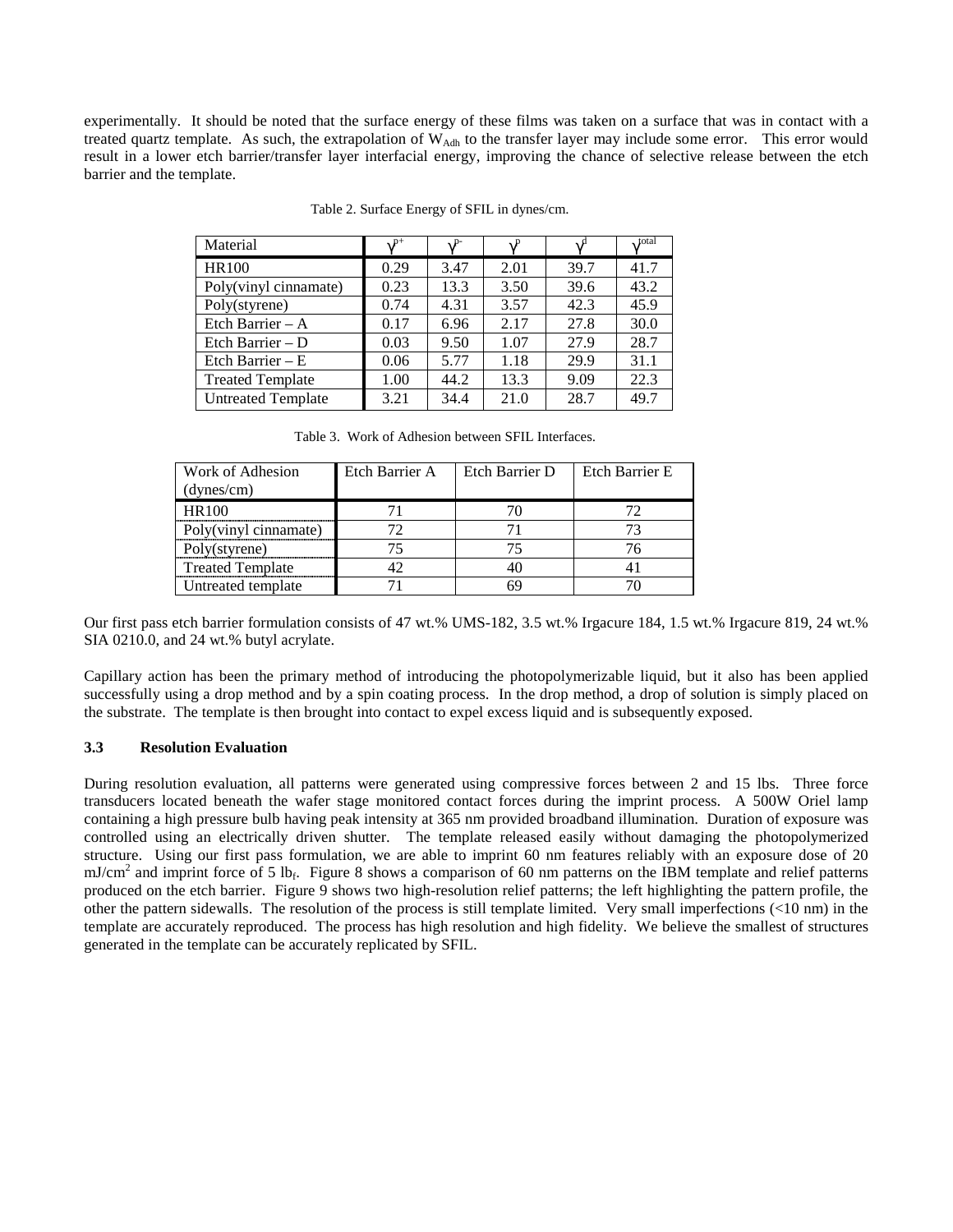

Figure 8. The left SEM micrograph shows the 60 nm images etched into the template generated by IBM. The left micrograph shows a top image of 60 nm relief pattern on the etch barrier.



Figure 9. The SEM on the left shows 170 nm features transferred to the etch barrier. The SEM on the right shows the sidewalls on 150 nm features transferred to the etch barrier.

## **4. CONCLUSIONS**

Step and Flash Imprint Lithography appears to have several process advantages over comparable compression imprinting techniques. The SFIL process is implemented at room temperature and requires low pressures only up to 15 psi, while our compression imprinting techniques required temperatures up to 180 ºC, high pressure, and long process times. We have shown that Step and Flash Imprint Lithography has the capability of producing high-resolution topography on a coated substrate. We have formulated solutions that both cure rapidly and release easily. A prototype imprint apparatus has been designed that eliminates image shear during illumination and separation. The process has very high resolution and excellent pattern fidelity. We must now develop the etch sequence required to transfer the pattern to the substrate, and continue to optimize the etch barrier for structural integrity. We will also extend this technique to pattern curved surfaces.

## **ACKNOWLEDGEMENTS**

We would like to thank 3M, Ultratech Stepper, Dupont Photomask, ETEC, IBM-Burlington and International SEMATECH for technical consultation and generous gifts-in-kind to the project. We gratefully acknowledge the financial support of SRC (contract 96-LC-460) and DARPA (grant MDA972-97-1-0010).